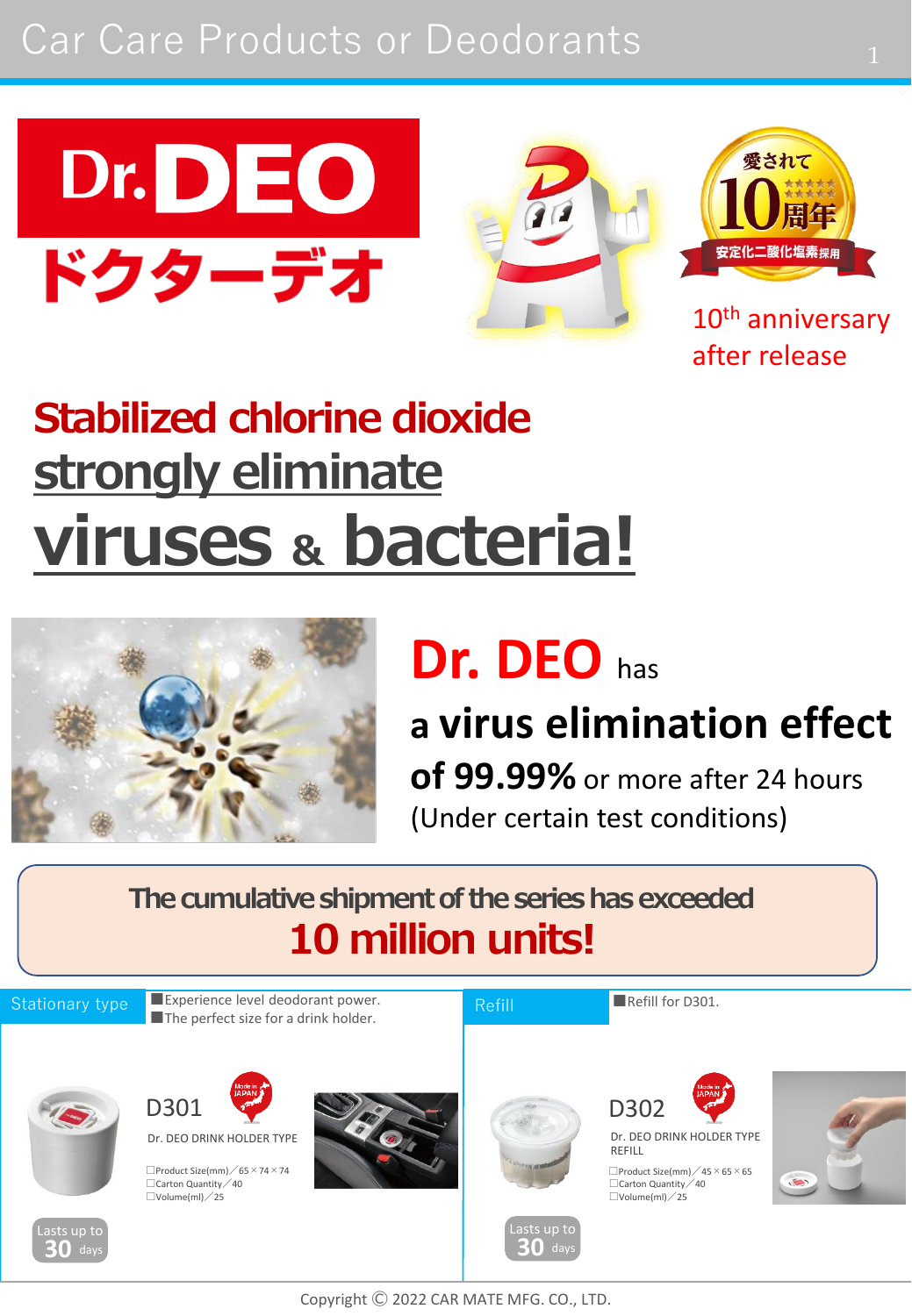# Car Care Products or Deodorants 2008



IMAGE MOVIE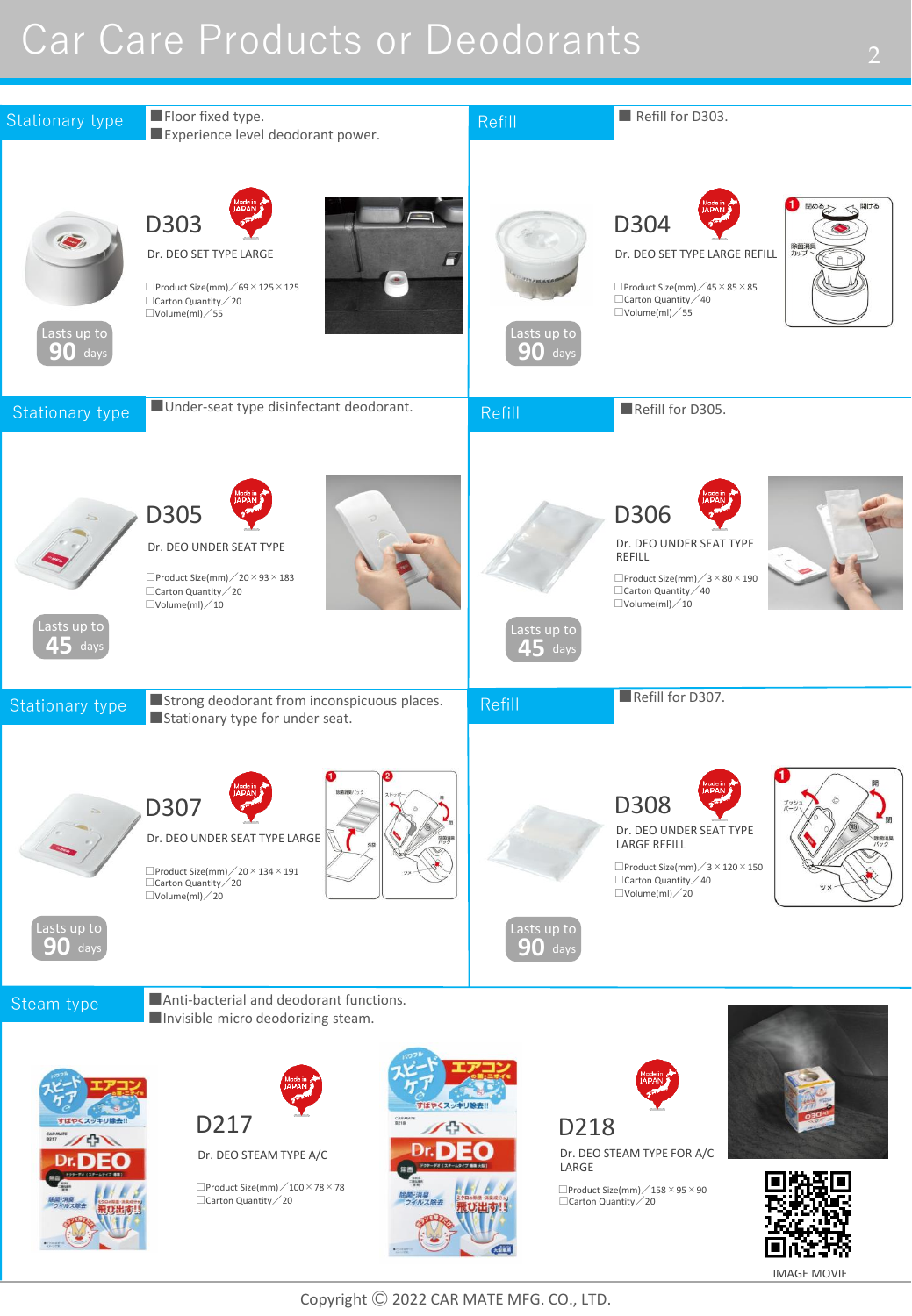# Car Care Products or Deodorants 3

#### Steam type

■Anti-bacterial and deodorant functions. ■Invisible micro deodorizing steam.





Dr. DEO STEAM TYPE FOR SEAT

 $\Box$ Product Size(mm)  $\diagup$  100  $\times$  78  $\times$  78 □Froduct size(iiiii)/ 100×76×76<br>□Carton Quantity/20





Dr. DEO STEAM TYPE FOR SEAT LARGE

 $\Box$ Product Size(mm)  $\diagup$  120  $\times$  95  $\times$  90<br> $\Box$ Carton Quantity  $\diagup$  20

D220



Spray type

■Anti-bacterial and deodorant functions. ■ Uses a long nozzle that makes it easy to aim inside the A/C.





 $\Box$ Product Size(mm)  $\diagup$  164  $\times$  37  $\times$  32

□Carton Quantity / 20 □Volume(ml)/90



| <b>Stationary type</b> | Anti-bacterial and deodorant functions.<br>$\blacksquare$ Just put it in the car in the perfect size for<br>the drink holder.                                                                             | Stationary type | Anti-bacterial and deodorant functions.<br>Large volume 500g.                                                                                                                                                 |
|------------------------|-----------------------------------------------------------------------------------------------------------------------------------------------------------------------------------------------------------|-----------------|---------------------------------------------------------------------------------------------------------------------------------------------------------------------------------------------------------------|
|                        | D224<br>Dr. DEO JELLY TYPE<br>$\Box$ Product Size(mm) / 58 $\times$ 68 $\times$ 68<br>□Carton Quantity / 40<br>$\Box$ Volume(g) / 100<br>ODr. DEO Premium (black package) has twice the deodorant effect! |                 | D225<br>Dr. DEO GEL TYPE 500<br>$\Box$ Product Size(mm) / 76 $\times$ 125 $\times$ 125<br>□Carton Quantity / 10<br>$\Box$ Volume(g) / 500<br>●Dr. DEO Premium (black package) has twice the deodorant effect! |
| <b>Stationary type</b> | Anti-bacterial and deodorant functions.<br>Deodorize firmly from an inconspicuous<br>place just by placing it under the sheet.                                                                            | Stationary type | Anti-bacterial and deodorant functions.<br>Deodorize firmly from an inconspicuous<br>place just by placing it under the sheet.                                                                                |
|                        | D229<br>Dr. DEO JELLY FOR UNDER SEAT<br>$\Box$ Product Size(mm) $\angle$ 28 $\times$ 112 $\times$ 134<br>$\Box$ Carton Quantity $\angle$ 20                                                               |                 | D <sub>230</sub><br>Dr. DEO JELLY<br>FOR UNDER SEAT LARGE<br>$\Box$ Product Size(mm) $\angle$ 30 $\times$ 140 $\times$ 165<br>□Carton Quantity / 20                                                           |

●Dr. DEO Premium (black package) has twice the deodorant effect! ●Dr. DEO Premium (black package) has twice the deodorant effect!

 $\Box$ Volume(g)  $\angle$  200  $\Box$ Volume(g)  $\angle$  350